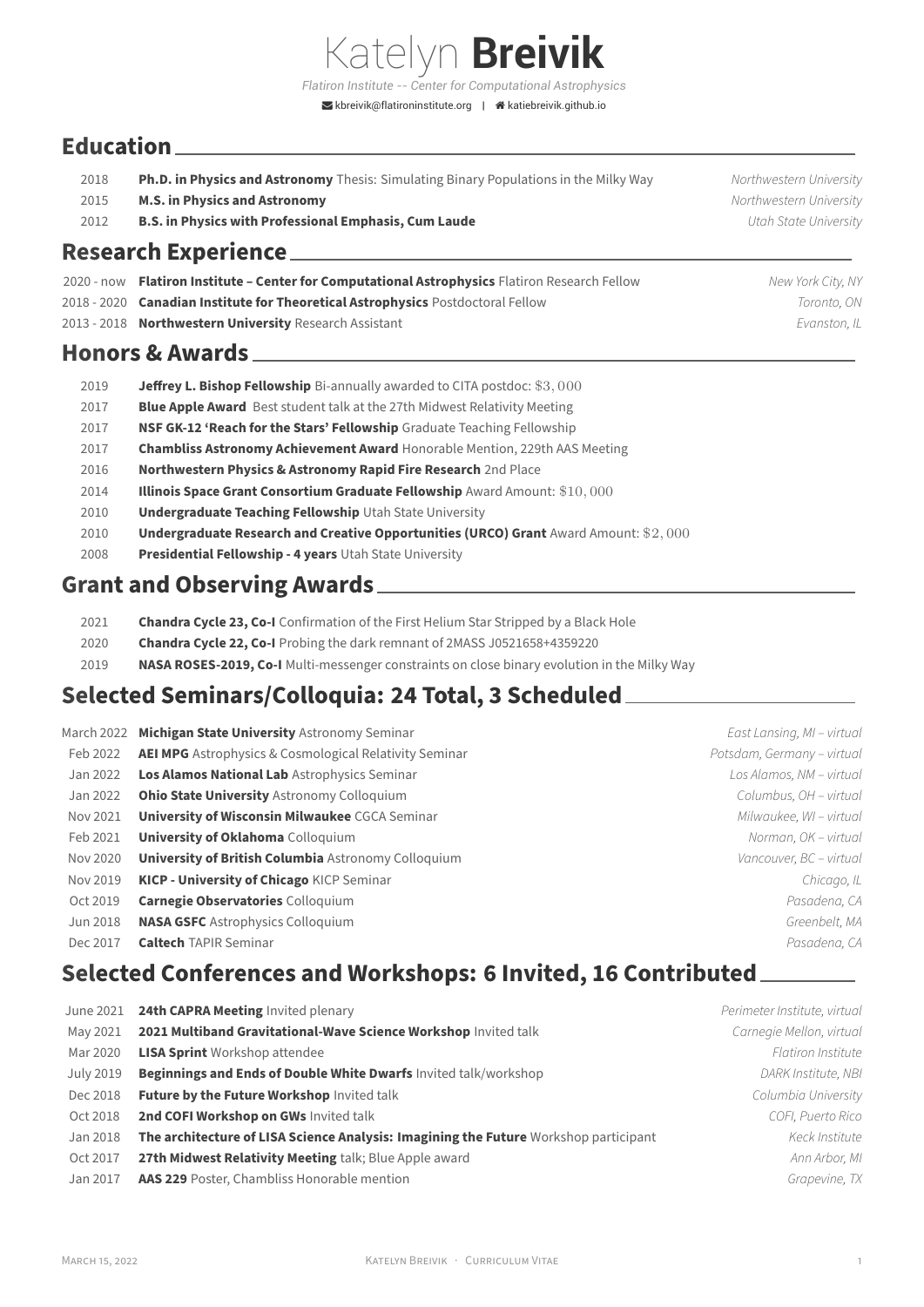## **Membership and Leadership**

### **Member of the American Astronomical Society (AAS) and the LISA Consortium**

### **LISA Science Interpretation Work Package** *LISA Consortium*

CO‑CHAiR OF SUB‑WORK PACKAGE 7.2:

DEMOGRAPHY OF STELLAR MASS COMPACT OBJECTS AND ELECTROMAGNETiC COUNTERPARTS

## **Mentoring**

#### **Nathalia Torres: co-supervised with Mathieu Renzo** *AstroCom NYC; May 2021 - now*

CONNECTiNG HMXBS AND GRAViTATiONAL WAVE SOURCES *Current undergrad @ CUNY BMCC*

PREDiCTiNG METALLiCiTY‑DEPENDENT DOUBLE WHiTE DWARF POPULATiONS OBSERVABLE BY LISA; ARXiV:2111.13700 *Current undergrad @ UBC*

LEGWORK: A LISA SIGNAL-TO-NOISE RATIO CALCULATOR PYTHON PACKAGE; ARXIV:2111.08717 *Current grad @ UW Seattle* 

#### **Eesha Das Gupta; co‑supervised with Maria Drout** *Graduate research; May 2020 ‑ now*

EFFECTS OF RED SUPERGiANT WiNDS ON BiNARY POPULATiONS *Current grad @ University of Toronto*

#### **Chirag Chawla; co‑supervised with Sourav Chatterjee** *Graduate research; Feb 2019 ‑ now*

POPULATiONS OF COMPACT OBJECT + LUMiNOUS COMPANiON BiNARiES OBSERVABLE BY GAiA; ARXiV:2110.05979 *Current grad @ TIFR Mumbai*

CONSTRAINING THE GALACTIC ELECTRON DENSITY WITH MULTI–MESSENGER ASTRONOMY *Current and a Johns Hopkins* 

POPULATiONS OF DOUBLE NEUTRON STAR BiNARiES OBSERVABLE BY LISA AND LIGO *Currently attending Harvard*

#### **Michael Bueno; co-supervised with Shane Larson** *REU student; Summer 2016 REU student; Summer 2016*

POPULATiONS OF DOUBLE WHiTE DWARF BiNARiES OBSERVABLE BY LISA AND GAiA; ARXiV:1710.08370 *Masters in Physics from Northwestern*

## **Teaching Experience**

### **Guest Lectures**

UNiVERSiTY OF TORONTO (ST GEORGE AND SCARBOROUGH CAMPUSES)

• Jun 19, 2019: GWs 101 (Summer undergrad research program Astro 101)

• Jan 29, 2019: Introduction to gravitational waves and their detection for upper division undergraduate laboratory course (PHYC 11H3) NORTHWESTERN UNiVERSiTY

- May 25, 2017: Introduction to gravitational waves for upper division undergraduate astronomy course (Astron 331)
- Nov 11, 2016: Overview of the atomic model for introductory, concept-based physics course (Phys 103)

### **NSF GK‑12 Graduate Teaching Fellow** *2017‑2018*

NORTHWESTERN/LAKE ViEW HiGH SCHOOL

Created lesson plans on Kepler's Laws designed to bring computational thinking and current astrophysics research to high school classrooms.

### **Undergraduate Teaching Fellow** *2009 ‑ 2011*

UTAH STATE UNiVERSiTY

• Phys 2210/2220: Introductory Physics for Physical Sciences

## **Service, Outreach, and Engagement**

### **Referee for ApJ, ApJL, MNRAS, A&A, JOSS; Panel reviewer for NASA, NSF**

| NYC-wide SDSS-V and Gaia EDR3 Hack Sessions                                                                                                                                                                              | NYC. NY               |
|--------------------------------------------------------------------------------------------------------------------------------------------------------------------------------------------------------------------------|-----------------------|
| CO-ORGANIZER                                                                                                                                                                                                             | Jun 2021 - present    |
| dotAstronomy TO                                                                                                                                                                                                          | Toronto, ON           |
| <b>SCIENCE ORGANIZING COMMITTEE</b>                                                                                                                                                                                      | Oct 2019              |
| UofT Astro-ph coffee & CITA Blackboard Seminar                                                                                                                                                                           | University of Toronto |
| CO-ORGANIZER                                                                                                                                                                                                             | Sep 2018 - Aug 2020   |
| <b>CIERA Astronomer Evenings</b>                                                                                                                                                                                         | Dearborn Observatory  |
| FOUNDER AND LEAD ORGANIZER                                                                                                                                                                                               | Jan 2016 - Aug 2018   |
| <b>Physics &amp; Astronomy Graduate Student Council</b>                                                                                                                                                                  | Evanston, IL          |
| ASTRONOMY OUTREACH COMMITTEE HEAD, EQUITY AND INCLUSION COMMITTEE MEMBER                                                                                                                                                 | Dec 2015 - May 2018   |
| <b>General Science Outreach and Education</b>                                                                                                                                                                            |                       |
| I'M COMMITTED TO SHARING THE WORK THAT I DO WITH THE PUBLIC. I HAVE INTERACTED WITH OVER 2000 PEOPLE AT MORE<br>THAN 25 EVENTS ACROSS THE TORONTO, CHICAGO, AND SALT LAKE CITY AREAS CAN PROVIDE A FULL LIST ON REQUEST. | 2010-Present          |

*May 2019 ‑ present*

**Sarah Thiele** *UofT SURP; May 2020 ‑ now* **Tom Wagg** *Harvard Post‑bacc; May 2020 ‑ now* **Maryam Esmat** *Senior Thesis; Sep 2020 ‑ June 2021* **Amia Ross** *High school intern; Summer 2017*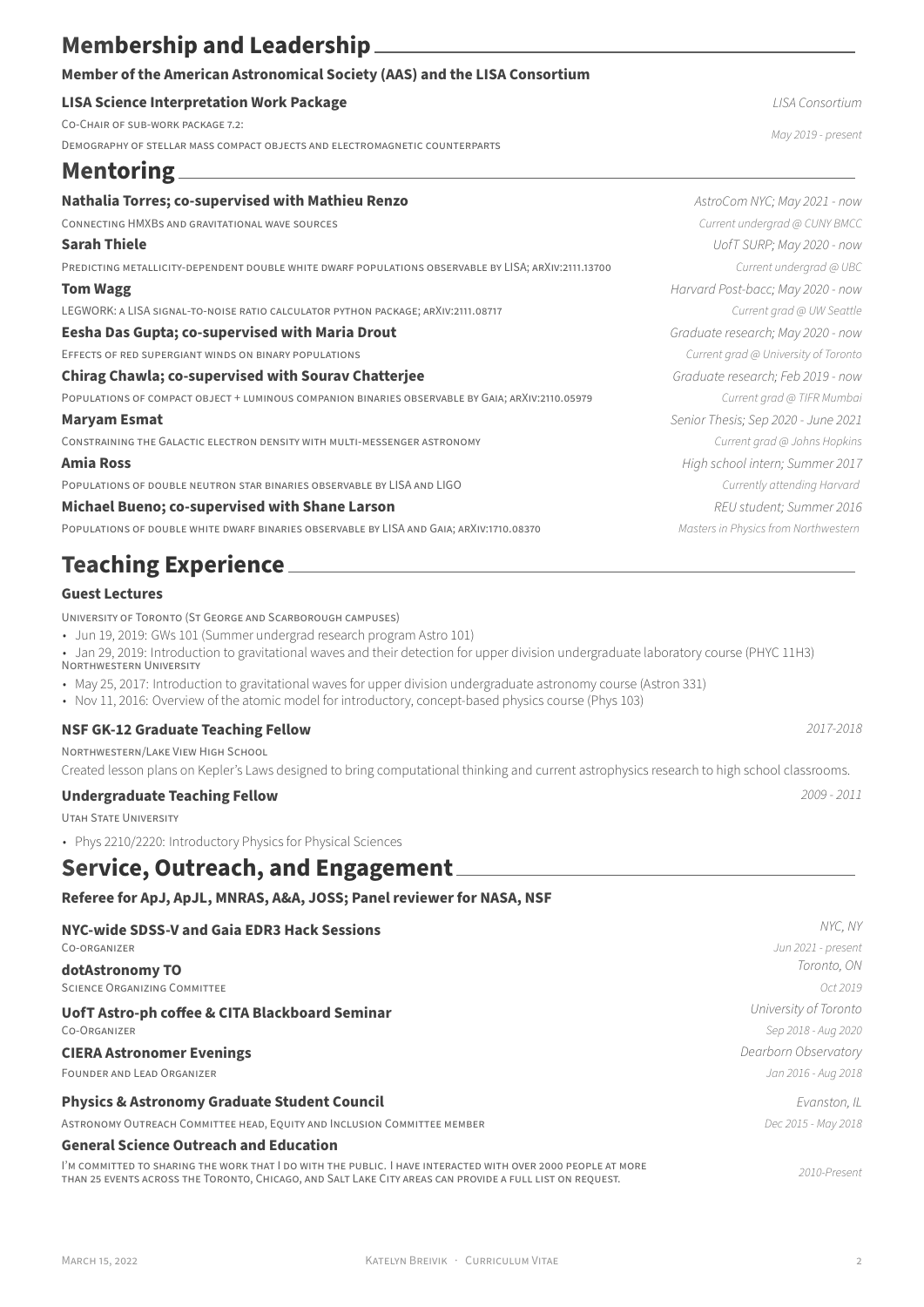# Publications: 26 refereed/under review, h-index: 14

| First author: 6                                                                                                                                    |                           |
|----------------------------------------------------------------------------------------------------------------------------------------------------|---------------------------|
| <b>Constraining Galactic structure with the LISA white dwarf foreground</b>                                                                        | 2020, ApJ, 901, 4         |
| Breivik, K., MINGARELLI, C. M. F., LARSON, S. L.                                                                                                   | arXiv: 1912.02200         |
| <b>COSMIC variance in binary population synthesis</b>                                                                                              | 2020, ApJ, 898, 71        |
| Breivik, K., COUGHLIN, S., ZEVIN, M., ET AL.                                                                                                       | arXiv: 1911.00903         |
| <b>Constraining black hole formation with 2M0521</b>                                                                                               | 2019, ApJ, 878, L4        |
| Breivik, K., CHATTERJEE, S., ANDREWS, J. J.                                                                                                        | arXiv:1810.08206          |
| <b>Characterizing double white dwarf binaries with LISA and Gaia</b>                                                                               | 2018, ApJ, 854L 1         |
| Breivik, K., KREMER, K., BUENO, M., LARSON, S. L., COUGHLIN, S. KALOGERA, V.                                                                       | arXiv:1710.08370          |
| <b>Revealing black holes with Gaia</b>                                                                                                             | 2017, ApJ, 850, L13       |
| Breivik, K., CHATTERJEE, S., LARSON, S. L.                                                                                                         | arXiv:1710.04657          |
| Distinguishing between formation channels for binary black holes with LISA                                                                         | 2016, ApJ, 830, L18       |
| Breivik, K., RODRIGUEZ, C. L., LARSON, S. L., KALOGERA, V., RASIO, F. A.                                                                           | arXiv: 1606.0955          |
| 2nd/3rd author: 12                                                                                                                                 |                           |
| <b>LEGWORK: The LISA Evolution and Gravitational Wave Orbit Kit</b>                                                                                | submitted to JOSS         |
| WAGG, T., Breivik, K., DE MINK, S. E.                                                                                                              |                           |
| LEGWORK: A python package for computing the evolution and detectability of<br>stellar-origin gravitational-wave sources with space-based detectors | accepted in ApJS          |
| WAGG, T., Breivik, K., DE MINK, S. E.                                                                                                              | arXiv:2111.087179         |
| Applying the metallicity-dependent binary fraction to double white dwarf                                                                           |                           |
| formation: Implications for LISA                                                                                                                   | submitted to AAS Journals |
| THIELE, S., Breivik, K., SANDERSON, R. E.                                                                                                          | arXiv:2111.13700          |
| Gaia may detect hundreds of well-characterised stellar black holes                                                                                 | submitted to AAS Journals |
| CHAWLA, C., CHATTERJEE, S., Breivik, K., ANDREWS, J. J., MOORTHY, C. K., SANDERSON, R. E.                                                          | arXiv:2110.05979          |
| Weighing the darkness II: Astrometric measurement of partial orbits with Gaia                                                                      | submitted to AAS Journals |
| ANDREWS, J. J., Breivik, K., CHAWLA, C., CHATTERJEE, S., RODRIGUEZ, C.                                                                             | arXiv:2110.05549          |
| Joint constraints on the field-cluster mixing fraction, common envelope                                                                            |                           |
| efficiency, and globular cluster radii from a population of binary hole mergers                                                                    | 2021, PRD, 103, 8         |
| via deep learning                                                                                                                                  |                           |
| WONG, K. W. K., Breivik, K., KREMER, K., CALLISTER, T.                                                                                             | arXiv:2011.03564          |
| Weighing in on black hole binaries with BPASS: LB-1 does not contain a 70M $_{\odot}$<br>black hole                                                | 2020, MNRAS, 495, 3       |
| ELDRIDGE, J. J., STANWAY, E. R., Breivik, K., CASEY, A. R., STEEGHS, D. T. H., STEVANCE, H. F.                                                     | arXiv:1912.03599          |
| Eclipses of continuous gravitational waves as a probe of stellar structure                                                                         | 2020, PRD, 101, 024039    |
| MARCHANT, P., Breivik, K., LARSON, S. L., MANDEL, I., BERRY, C. P. L.                                                                              | arXiv:1912.04268          |
| LISA and the existence of a fast-merging double neutron star formation channel                                                                     | 2020, ApJ, 892L, 9A       |
| ANDREWS, J. J., Breivik, K., PANKOW, C., D'ORAZIO, D. J., SAFARZADEH, M.                                                                           | arXiv:1910.13436          |
| Weighing the darkness: astrometric mass measurement of hidden stellar                                                                              |                           |
| companions using Gaia                                                                                                                              | 2019, ApJ, 886, 68        |
| ANDREWS, J. J., Breivik, K., CHATTERJEE, S.                                                                                                        | arXiv:1909.05606          |
| LISA sources in Milky Way globular clusters                                                                                                        | 2018, PRL, 120, 191103    |
| KREMER, K., CHATTERJEE, S., Breivik, K., RODRIGUEZ, C. L., LARSON, S. L., RASIO, F. A.                                                             | arXiv:1802.05661          |
| Accreting double white dwarf binaries: implications for LISA                                                                                       | 2017, ApJ, 846, 2         |
| KREMER, K., Breivik, K., LARSON, S. L., KALOGERA, V.                                                                                               | arXiv:1707.0110           |
| >= 4th author: 8                                                                                                                                   |                           |
| The effect of mission duration on LISA science objectives                                                                                          | 2022, GReGr, 54, 3        |
| AMARO SEOANE, P., ARCA SEDDA, M., BABAK, S., ET AL. (INCL Breivik, K)                                                                              | arXiv:2107.09665          |
| Modeling dense star clusters in the Milky Way and beyond with the Cluster Monte                                                                    | 2022, ApJS, 258, 2        |
| <b>Carlo code</b>                                                                                                                                  |                           |
| RODRIGUEZ, C L., WEATHERFORD, N. C., COUGHLIN, S. C., ET AL. (INCL.Breivik, K.)                                                                    | arXiv:2106.02643          |
|                                                                                                                                                    |                           |